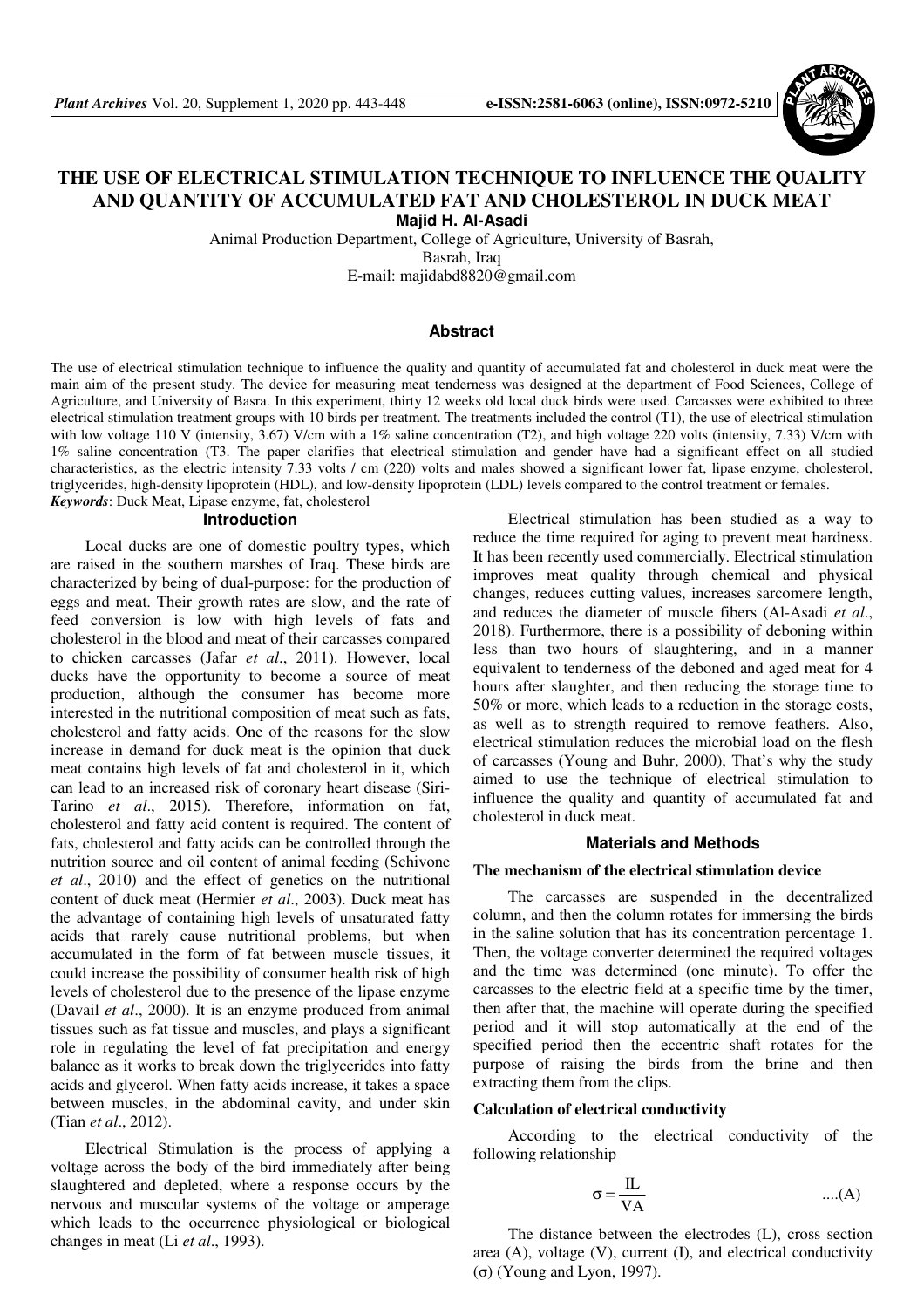#### **Voltage and current measurement**

Voltage and current are measured by Clamp meter Digital Voltage and current measurement: The power consumed is calculated by the following equation

$$
P = V \times I \times t \dots (2)
$$

Where **P** represents the power (kw), **t** represents the operating time (hr.) (Nilsson, 1986)

### **Device productivity**

The device's productivity was calculated by dividing the number of electrically excavated birds by the stimulation time multiplied by 100(Wing and Sastery, 1993)

# **1. Experiment treatments**

In this experiment, thirty (30) birds comprising of local duck. The birds were 12 weeks-old, they were slaughtered manually and after the complete blood depletion period of 150 seconds. Then the feathers and internal organs were measurement removed manually. Carcasses were divided into three electrical stimulation treatment groups with 10 birds per treatment. The study treatments were as follow: the first treatment (T1) was control, the second treatment (T2) was the use of electrical stimulation with low voltage 110 V(intensity,  $3.67$ )V/cm with a 1% saline concentration, the third treatment (T3) was the use of electrical stimulation with high voltage 220 volts (intensity, 7.33) V/cm with 1% saline concentration. Traits were measured at 24 hours. The following tests were performed

### **2. Lipid profile level determination**

Samples of local ducks meat were analyzed to determine cholesterol, triglycerides, high-density lipoprotein (HDL) and low-density lipoprotein (LDL) levels. They were determined spectrophotometrically by using commercial kits. Fat was extracted with ethyl ether using a Soxhlet apparatus (AOAC 1990).

Estimating the efficacy of the lipase enzyme between the muscular tissues of the chest and calf of the local duck, according to the steps recommended by several kits.

## **3. Statistical Analysis**

Data was statically analyzed by using Statistical Package of Social Science (SPSS). Factorial experiment with complete randomize design was used. Revised Least Significant Differences (RLSD) at 5% significant level (SPSS, 2016) compared means

## **Results**

Figure (1) shows the effect of electrical stimulation and gender on the percentage of fat in the breast of male and female domestic ducks. It reflects an occurrence of a significant decrease in the percentage of fat in the two factors of electrical stimulation, as the percentage of fat in each of the second treatment (2T) and (3T) was  $(9.83 \text{ and } 11.42)$  % respectively, compared to the control treatment (T1), which recorded a significant increase ( P≤0.05), as it approached (12.08)% and shows the effect of electrical stimulation and gender on the percentage of fat in the femoral thigh meat of the local male and female duck. It reflects a significant decrease in the percentage of fat in the two electrical stimulation factors, as the percentage of fat in each of the second treatment (2T) and the third treatment (3T) was (11.00, 12.00)% respectively, compared to the control treatment (T1), which recorded a significant increase ( P≤0.05) as it approached (13.00)%. The females showed a significant increase in the fat percentage  $(12.67)$  % (mg / 100g) compared to males, (11.33) %.



Figure (2) shows the effect of electrical stimulation and gender on the lipase enzyme ratio in the breast of male and female domestic ducks. It reflects a significant decrease in the lipase enzyme ratio in the two electrical stimulation factors, as the lipase enzyme ratio in both (2T) and (3T) was (1.58 and 2.06), respectively, compared to the control treatment (T1), which recorded a significant increase (P≤0.05 ), as it approached (2.50). The females showed a significant increase in the level of the Lipase enzyme, where it recorded (2.28) % compared to males at (1.82).and shows the effect of

electrical stimulation and gender on the Lipase enzyme percentage in the thigh meat of the male and female domestic duck. It reflects a significant decrease in the Lipase enzyme percentage in the two electrical stimulation factors. The Lipase enzyme percentage in the third treatment (3T) was (3.08) decreased significantly compared with a control treatment (T1) that recorded a significant increase ( $P \le 0.05$ ), as it approached (4.17). The females showed a significant increase in the level of the Lipase enzyme, as it recorded  $(4.11)$  compared to males  $(3.00)$ .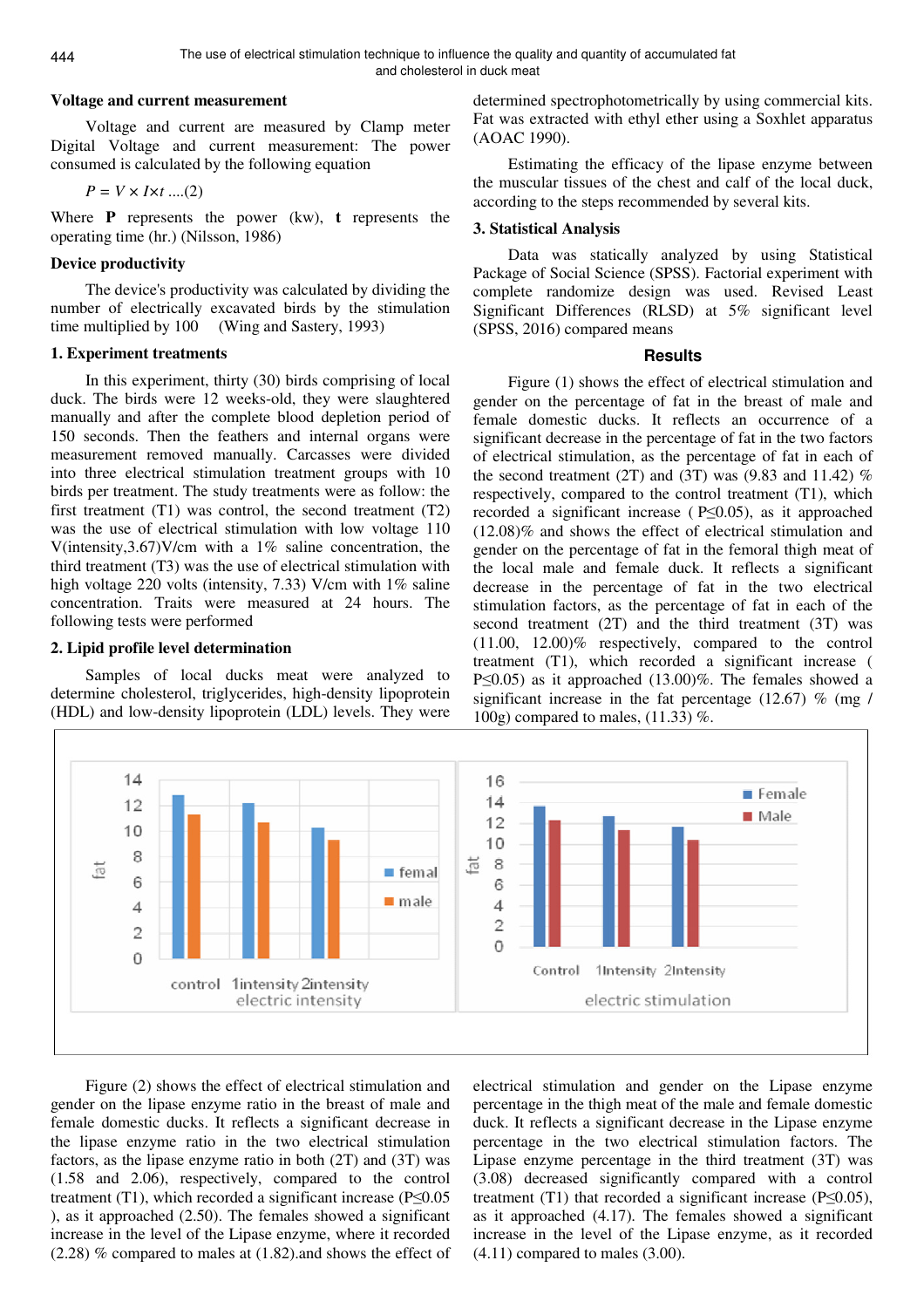

Figure (3) shows the effect of electrical stimulation and gender on the percentage of cholesterol in the breast of local male and female ducks. It reflects a significant decrease in the percentage of cholesterol in the two factors of electrical stimulation, as the ratio of cholesterol in each of the second treatment (T2) and the third treatment (T3) was (145.50 and 165.67 mg/100g), respectively, compared to the control treatment (T1), which recorded a significant increase  $(P \le 0.05)$  as it approached  $(182.83)$  (mg/100g). Females showed a significant high percentage of cholesterol, as it recorded (163.33) (mg /100g) compared to males, (166.00 mg/100g) and shows the effect of electrical stimulation and

gender on the percentage of cholesterol in the thigh meat of local male and female ducks. It reflects a significant decrease in the percentage of cholesterol in the two factors of electrical stimulation, as the percentage of cholesterol in each of the second treatment  $((2T)$  and the third treatment  $(3T)$ was (153.50 and 172.00 mg /100g), respectively, compared to the control treatment (T1), which recorded a significant increase (P≤0.05) as it approached (188.17). Females showed a significant decrease in the percentage of cholesterol, as it recorded (168.67 mg/100g) compared to males, (173.78 mg /100g).



Figure (4) shows the effect of electrical stimulation and gender on the percentage of triglycerides in the breast of the local male and female duck. It reflects a significant decrease in the percentage of fat in the two factors of electrical stimulation, as the percentage of triglycerides in both the second treatment (2T) and the third treatment (T3) was (82.00, 99.50 mg/100g), respectively, compared to the

control treatment (T1), which recorded a significant increase  $(P \le 0.05)$  as it approached  $(109.00 \text{ mg}/100 \text{g})$ . Females showed a significant increase in the percentage of triglycerides, where it recorded (98.55 mg/100g) compared to males, (96.83 mg /100g) and shows the effect of electrical stimulation and gender on the percentage of triglycerides in the thigh meat of local male and female ducks. It reflects a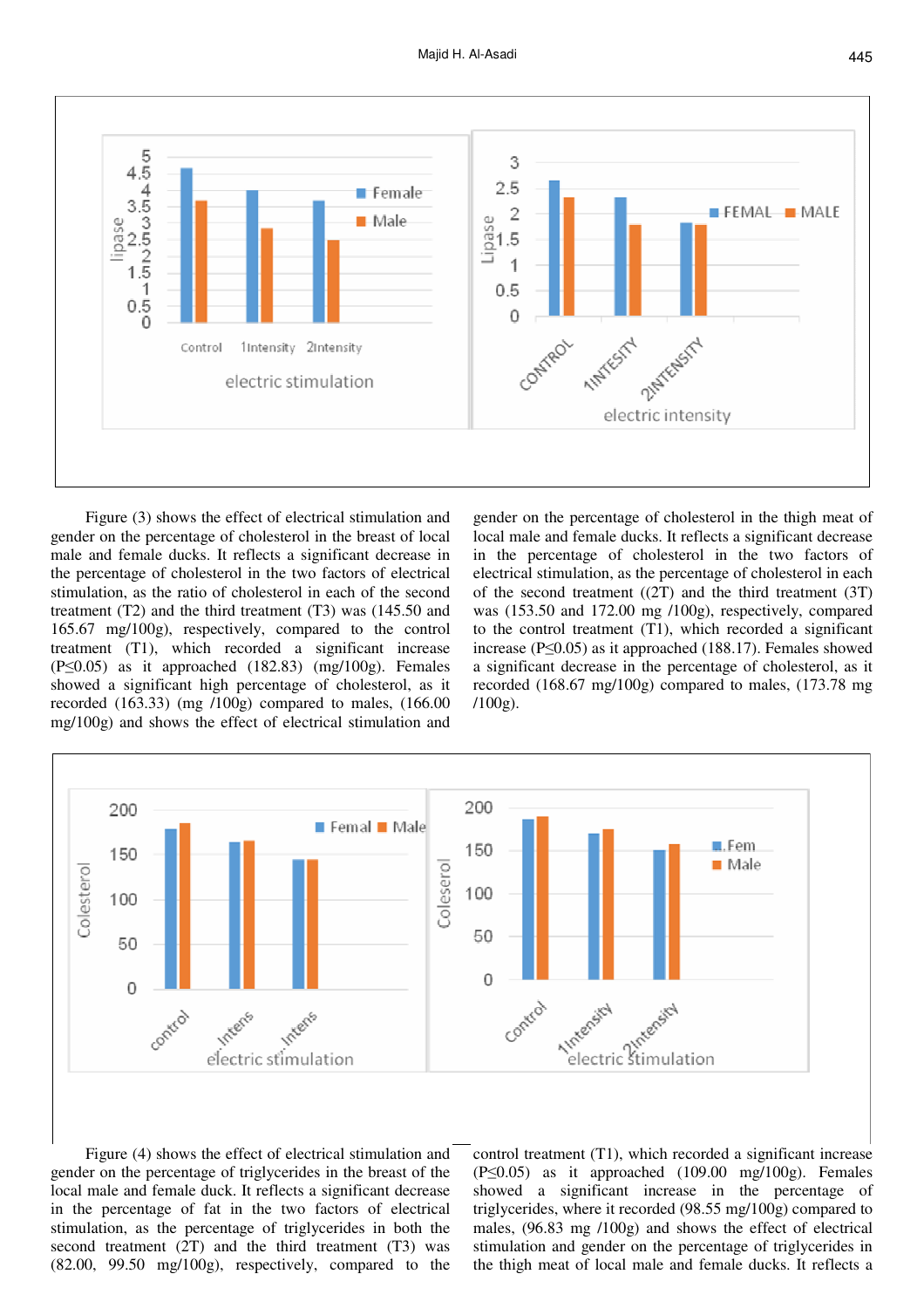significant decrease in the percentage of fat in the two factors of electrical stimulation, as the percentage of triglycerides in both; the second treatment (2T) and the third treatment (3T) was (85.50 and 103.00 mg /100g), respectively, compared to the control treatment (T1), which recorded a significant increase  $(P \le 0.05)$  as it approached  $(111.16)$  (mg  $/100g$ ). Female showed a significant increase in the percentage of triglycerides, where it recorded (102.11) (mg /100g) compared to males,  $(97.67)$  (mg/100g).



Regarding figure (5), it shows the effect of electrical stimulation and gender in Low-density lipoprotein cholesterol (LDL) in the breast of the male and female domestic ducks. It reflects a significant decrease in LDL in the two factors of electrical stimulation as the ratio of LDL in both the second treatment (2T) and third treatment (T3) was (43.00 and 17.36 mg/100g), respectively, compared to the control treatment (T1), which recorded a significant increase  $(P \le 0.05)$  as it approached  $(48.5 \text{ mg}/100 \text{g})$ . The females showed a significant increase in the triple LDL, as it recorded  $(22.44)$  (mg/100g) compared to males,  $(40.88)$  (mg/100g).

and shows the effect of electrical stimulation and gender in Low-density lipoprotein cholesterol (LDL) in the thigh meat of the male and female domestic ducks. It reflects a significant decrease in LDL in the two factors of electrical stimulation as the percentage of LDL in both; the second treatment) (2T) and third treatment (T3) was (45.33, 17.38) (mg/100g), respectively, compared to the control treatment (T1), which recorded a significant increase (P≤0.05) as it approached (50.67) (mg /100g). The females showed a significant increase in the triple LDL as it recorded (55.46)  $(mg/100g)$  compared to the males  $(42.88)$   $(mg/100g)$ .



As to figure (6), it shows the effect of electrical stimulation and gender on the High-density lipoprotein cholesterol (HDL) in the breast of the male and female domestic ducks. It was noted that there was a significant decrease in HDL in the two factors of electrical stimulation, where the percentage of HDL in both the second treatment (2T) and third treatment (3T) was (63.83, 67.58) (mg/100g), respectively, compared to the control treatment (T1), which recorded a significant increase as it approached (66.67) (mg/100g). The females showed a significant increase in the triple HDL  $(67.64)$  (mg/100g) compared to males,  $(61.44)$ (mg/100g). and shows the effect of electrical stimulation and

gender on the High-density lipoprotein cholesterol (HDL) in the thigh meat the male and female domestic ducks. It is noticeable that there was a significant decrease in HDL in the factors of electrical stimulation as the percentage of HDL In both, the second treatment (2T) and third treatment (3T) was (66.33,83.60) (mg/100g), respectively, compared to the control treatment (T1), which recorded a significant increase  $(P \le 0.05)$ , as it approached  $(69.33)$  (mg  $/100g$ ). The females showed a significant increase in the triple HDL, where it recorded  $(22.67)$  (mg  $/ 100$ g) compared to males,  $(63.77)$  (mg  $/100g$ ).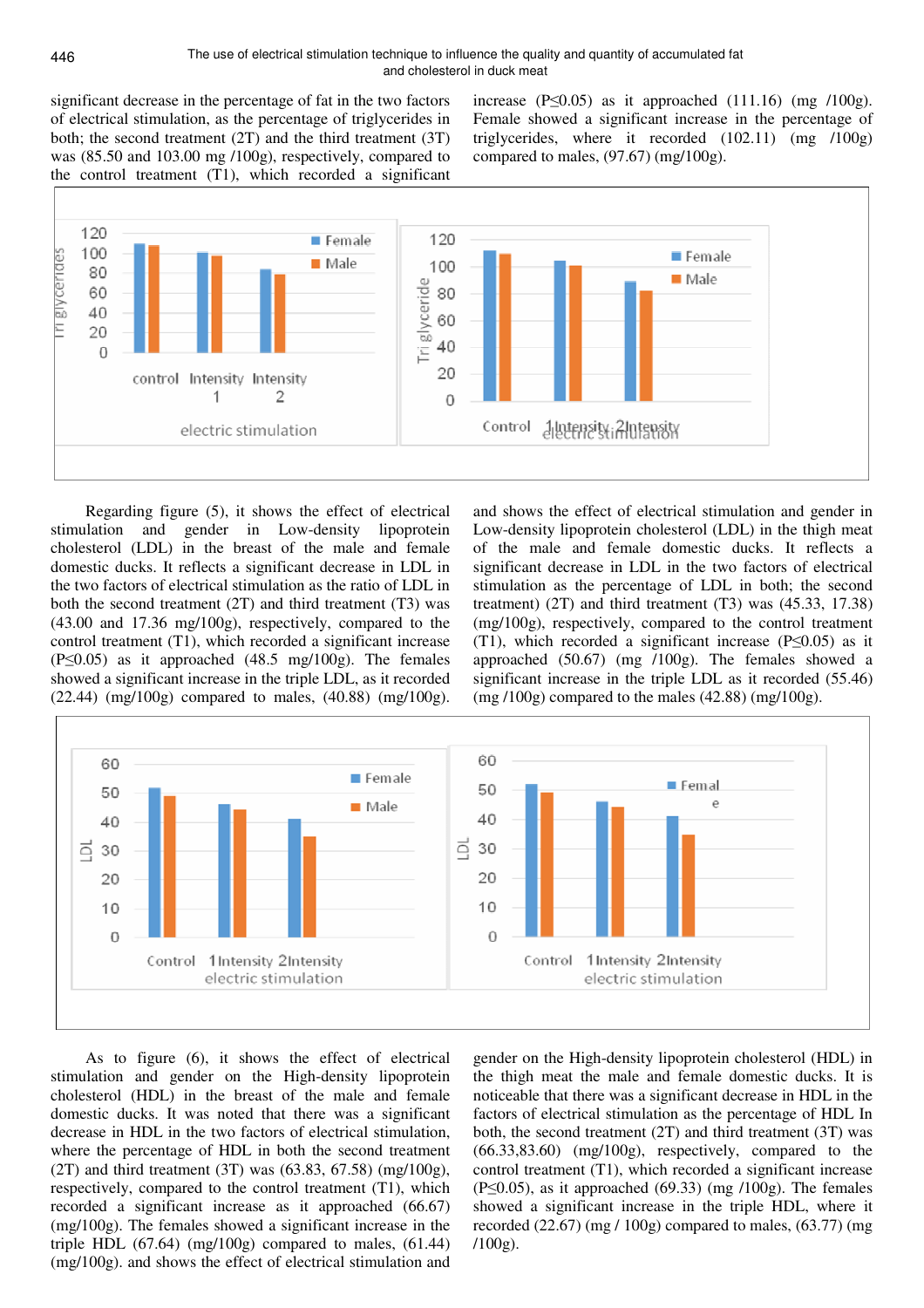

### **Discussion**

The paper clarifies that electrical stimulation and gender have had a significant effect on all studied characteristics, as the electric intensity of 7.33 volts/cm (220) volts showed a significant decrease in all studied characteristics compared to the control treatment. While males showed a significant decrease compared to the females for all studied characteristics. The reason behind this phenomenon may be due to the effect of the electric intensity, which endeavors to decrease the accumulation of fats and the number of fat cells in the fatty tissue, as there is a positive correlation between the accumulation of fats and the Lipase enzyme (Hermier, 1997).

This enzyme plays an important role in the breakdown of the triglycerides of fatty proteins stored in fatty tissues and the production of fatty acids and cholesterol. The Lipase enzyme is the main determining factor for regulating fats accumulation (Lie *et al*., 2004). A study conducted by Huang *et al*. (2016) made it clear that the activity of the Lipase enzyme in the thigh was higher than in breast of the two strains of chicken. Electrical stimulation reduces the pH while keeping the carcass temperature high immediately after slaughtering. It functions to tear the membranes of the Lysosomes tissues producing lysosomes enzymes to the Cytoplasm (Hmedawy *et al*., 2019). Besides, electrical stimulation operates to decrease the diameter of a muscular fiber, and then decrease percentage of accumulated fat (Apparao *et al.,* 2009).

#### **References**

- Al-Asadi, M.H.; Al-HilphyNoora, A.R. and Al-Hmedaw, K. (2018). Destruction of bacteria using electric stimulation of old Duck and Chicken carcasses. Basrah J. Agric, Sci., 31 (2): 31-35.
- Al-Hmedawy, M.; Al-Asadi, H and Al-Hilphy, A.R. (2019). Effect of electric stimulation on histological traits and color of carcasses in old duck and chicken. Earth and Environmental Science 388.
- AOAC (1990). Official methods of analysis. 15th ed. Association of Official Analytical Chemists, Washington DC.
- Apparao, V.; Ruban, S.W. and Kalaikannan, A. (2009). Effect of Electrical Stimulation on Structural Characteristics of Spent Rabbit Carcass. Global Veterinaria., 3(4): 292-296.
- Davail, S.; Guy, G.; Andre, J.M.; Hermier, D. and Hoo-Paris, R. (2000). Metabolism in two breeds of geese with moderate or large overfeeding induced liver-steatosis. Comparative Biochemistry and Physiology Part A: Molecular and Integrative Physiology, 126(1): 91-99.
- Hermier, D. (1997). Lipoprotein metabolism and fattening in poultry. J. Nutr., 127(5): 805-808
- Hermier, D.; Guy, G.; Guillaumin, S.; Davail, S.; Andre, J.M. and Hoo-Paris, R. (2003). Differential channelling of liver lipids in relation to susceptibility to hepatic steatosis in two species of ducks. Comparative Biochemistry and Physiology Part B: Biochemistry and Molecular Biology, 135(4): 663-675.
- Huang, Y.N.; Wang, J.; Chen, B.J.; Jiang, Q.Y.; Guo, Y.F.; Lan, G.Q. and Jiang, H.S. (2016). Gene expression and enzyme activity of lipoprotein lipase correlate with intramuscular fat content in Guangxi san-huang and Arbor Acres chickens. Genetics and Molecular Research Gmr, 15(2): 1-13.
- Jassim, J.M.; Mossa, R.K.; Al-Assadi, M.H. and Gong, Y. (2011). Evaluation of Physical and Chemical Characteristics of Male and Female Ducks Carcasses at Different Ages. Pakistan Journal of Nutrition, 10(2): 182-189.
- Lei, M.G.; Xiong, Y.Z.; Deng, C.Y.; Wu, Z.F.; Harbitz, I.; Zuo, B. and Dai, L.H. (2004). Sequence variation in the porcine lipoprotein lipase gene. J. Anim. genet., 35(5): 422-423.
- Li, Y.; Siebenmorgen, T.J. and Griffis, C.L. (1993). Electrical stimulation in poultry: A review and evaluation. Poultry Sci., 72: 7-22.
- Nilsson, J.W. (1986). Electric Circuits, 2nd ed. Addison-Wesley Publishing Company, MA: 432-435.
- Schiavone, A.; Marzoni, M.; Castillo, A.; Nery, J. and Romboli, I. (2010). Dietary lipid sources and vitamin E affect fatty acid composition or lipid stability of breast meat from Muscovy duck. Canadian Journal of Animal Science 90(3): 371-378
- Siri-Tarino, P.W.; Chiu, S.; Bergeron, N. and Krauss, R.M. (2015). Saturated Fats versus polyunsaturated fats versus carbohydrates for cardiovascular disease prevention and treatment. Annual Review of Nutrition 35: 517-543.
- SPSS (2016). Statistical package for windows. Ver 15.0 SPSS, Inc. Chicago
- Tian, G.P.; Chen, W.J.; He, P.P.; Yin, W.D. and Tang, C.K. (2012). Current progress in lipoprotein lipase and